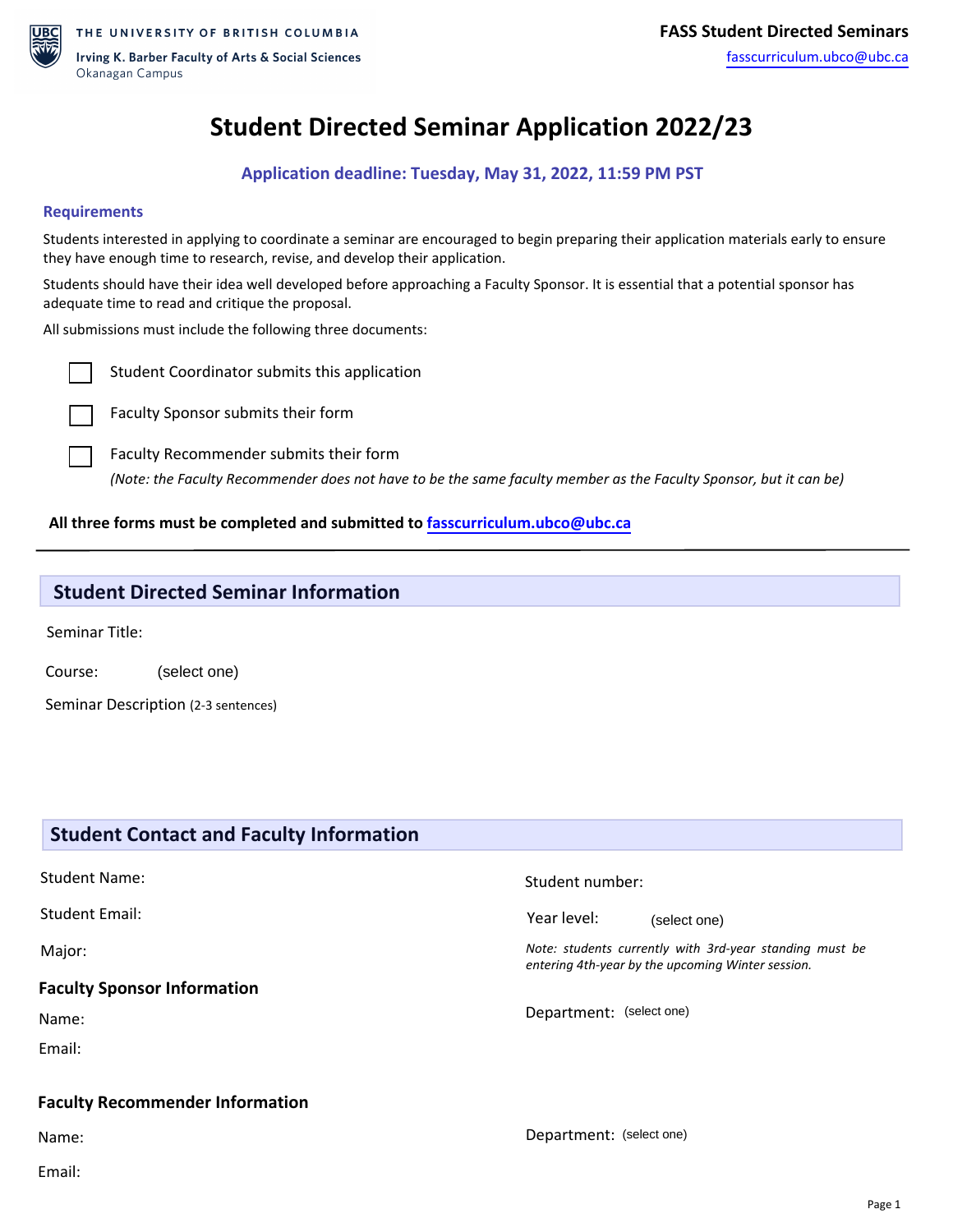# **Student Directed Seminar Proposal Details** (p. 2-7)

#### **1. Seminar Topic and Rationale**

Please explain your seminar topic. Why is it important to have this seminar offered at UBCO? What gaps in the undergraduate curriculum do you believe this seminar will address? What is the overarching literature, research, and/or theoretical frameworks that have influenced your proposed topic?

Considering other 400-level courses in this topic area, do you believe there should be any prerequisites for this seminar? If only third-year standing is required, please elaborate on how your topic could potentially appeal to an interdisciplinary group of students.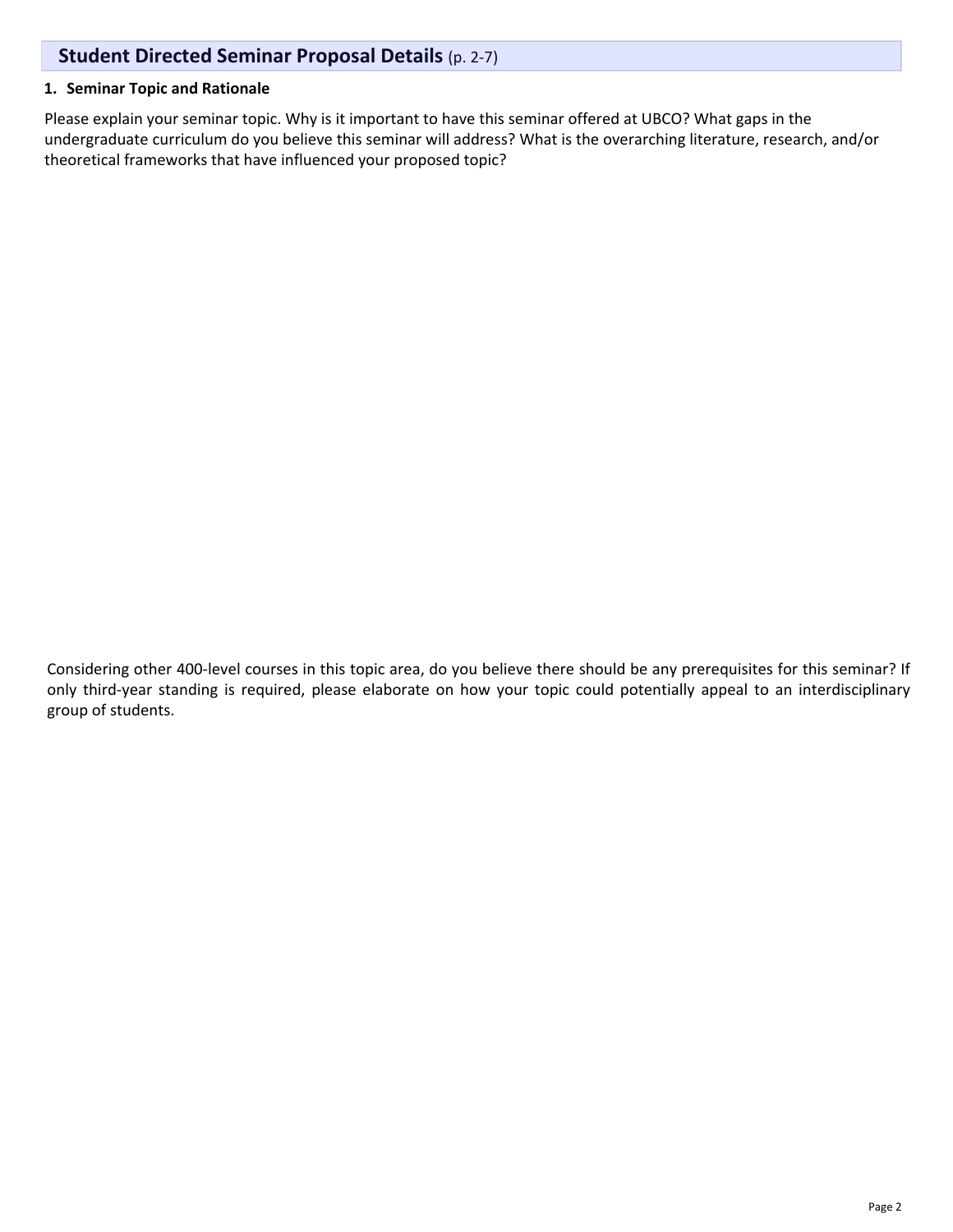#### **2. Learning Outcomes**

Please provide 3-5 learning outcomes for your seminar. Learning outcomes should describe what students will be able to demonstrate after taking your seminar. If you are unsure on how to articulate learning outcomes, please review the UBCO Centre for Teaching and Learning page on learning outcomes [here.](https://ctl.ok.ubc.ca/teaching-effectively/course-design/learning-outcomes/)

#### **3. Seminar Structure and Schedule**

How would you describe your role as a Coordinator in your seminar? How will you foster an active, peer-based learning environment within your seminar? How will you ensure your seminar maintains a level of academic rigor that is expected of a 400-level course?

How do you envision student participants actively contributing to exploring the topic of this seminar? For example, will all participants have an opportunity to facilitate discussion? Explain where will there be flexibility for participants to cocreate the experience with you (i.e., assignments, grading, readings).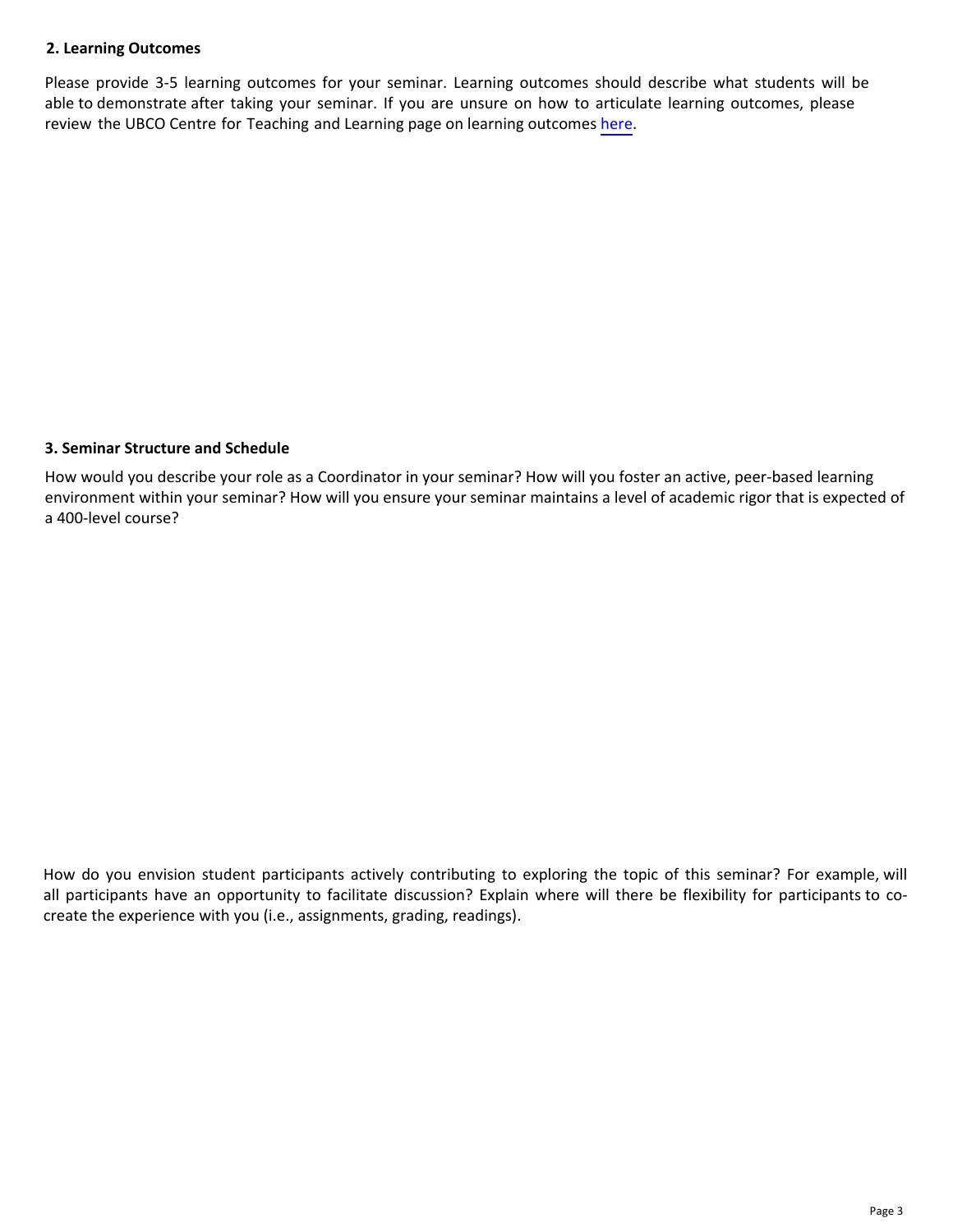Please indicate what kind of learning activities your seminar will have (i.e., discussion, case studies, guest speakers, debates, films, field trips, community service project, group work etc.). What is the ideal schedule for your seminar, and why? (i.e., once a week for 3 hours, or twice a week for 90 minutes).

#### **4. Draft Course Syllabus**

Please provide a draft syllabus that outlines the first three weeks of your seminar. In addition to weekly topics and readings, your draft should demonstrate how you plan to collaborate with your peers on finalizing the syllabus and what the expectations will be each week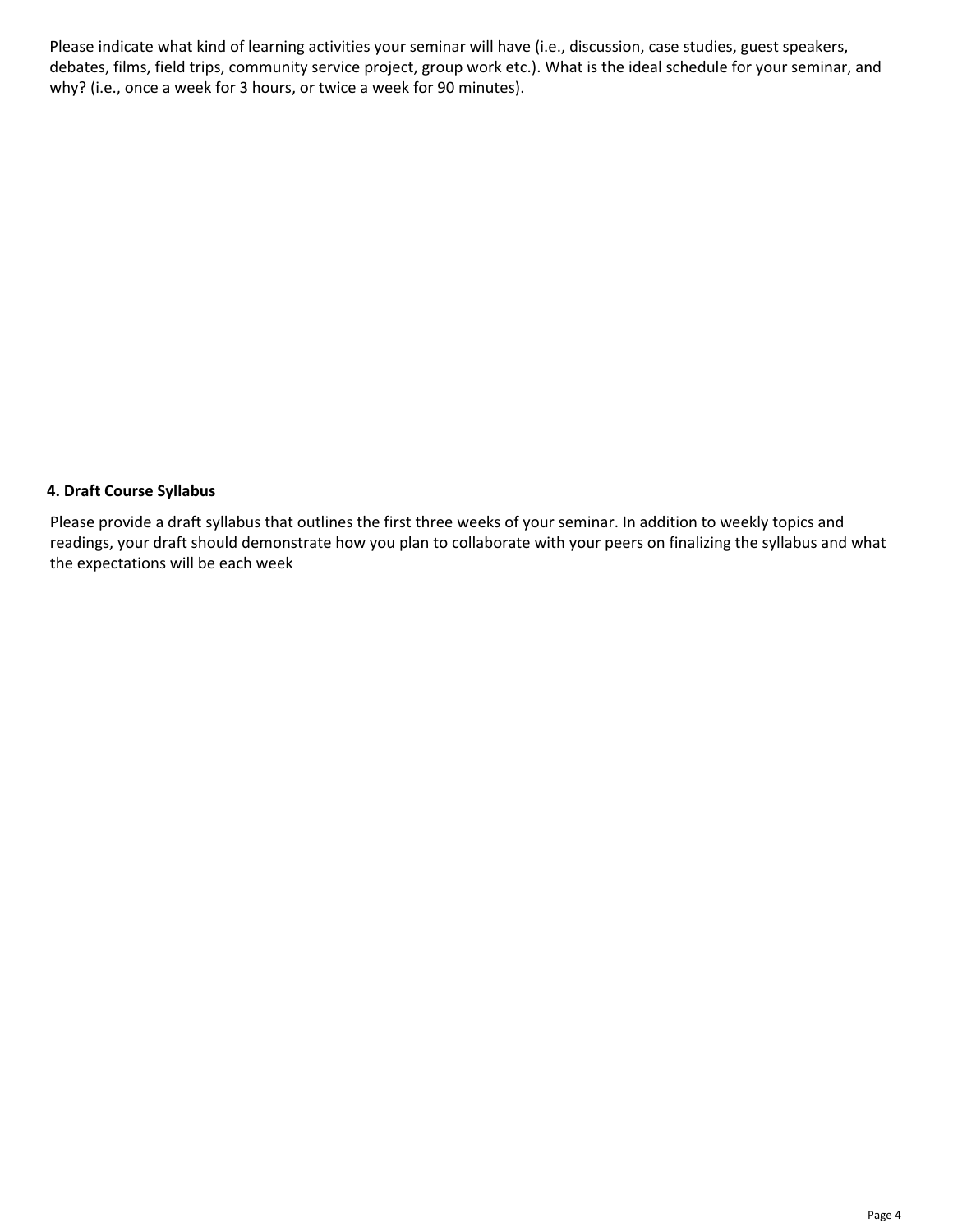Cite 3-5 readings that will be included on your syllabus. Identify how each reaching supports the seminar topic and learning outcomes.

#### **5. Assignments and Grading**

Please provide a breakdown of the assignments that seminar participants will be required to complete and how much each assignment will be weighted (i.e., final project/presentation will be 40%). Note that attendance is not a permissible portion of the grade, and a participation grade can only be up to 10% of the overall grade. For each assignment, explain how it connects to the seminar learning outcomes.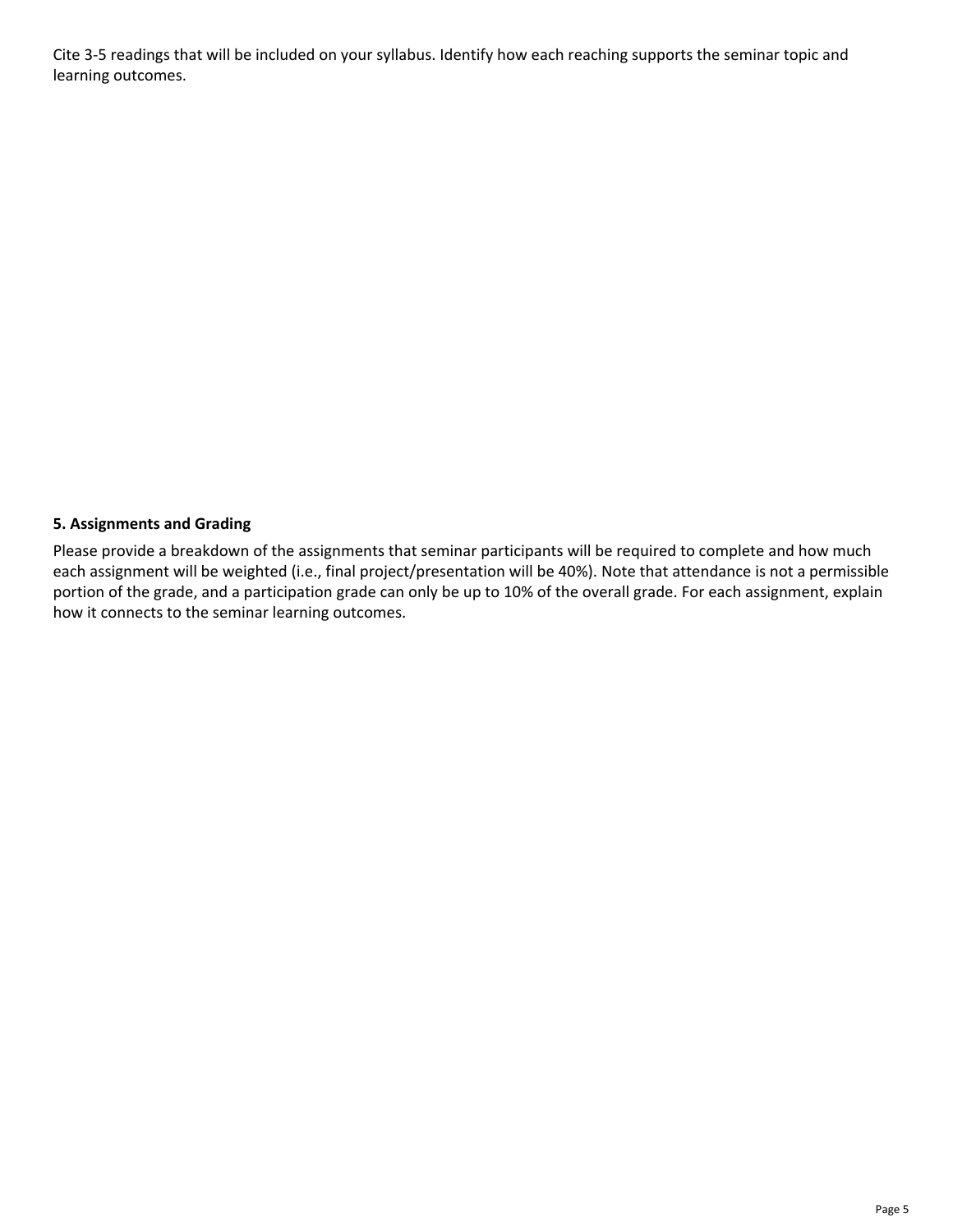What strategies are you proposing to evaluate assignments? For example, which assignments will be peer-evaluated, and which will be graded by your Faculty Sponsor? It is important that you discuss this with your Faculty Sponsor before submitting your proposal.

#### **6. Student Recruitment**

Which majors within the Faculty of Arts and Social Sciences do you think will be interested in this seminar topic (i.e., Psychology, Geography, Anthropology, etc.)? Do you have any ideas or strategies for how you would like to promote this seminar?